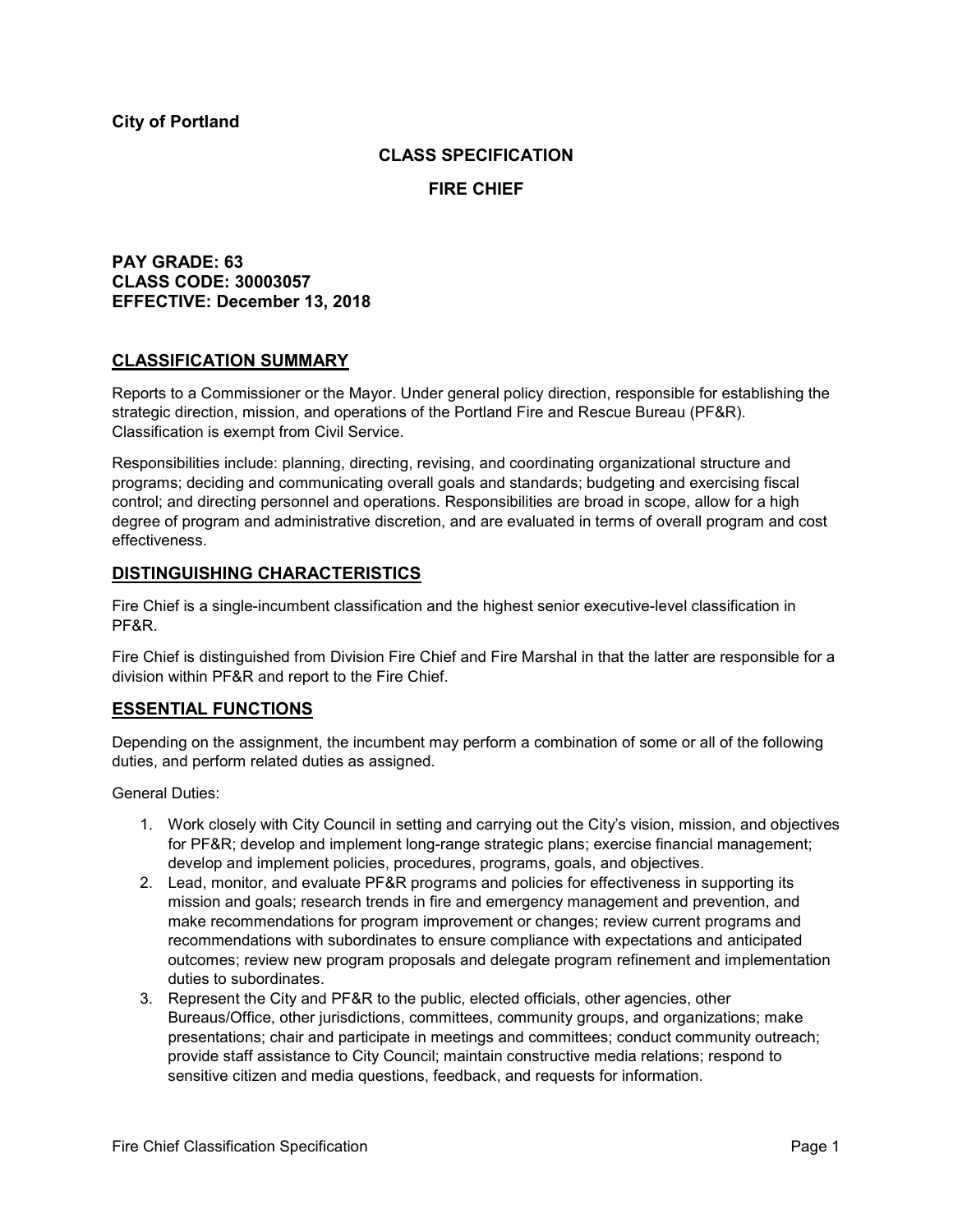- 4. Prepare strategic plans and annual work plans; develop and oversee the execution of special projects impacting PF&R operations and activities; develop, implement, improve, monitor, and evaluate programs, projects, workflow, methods, and work products in accordance with City and PF&R plans, budgets, and policies.
- 5. Supervise, participate in, and approve the development and administration of the PF&R budget; direct the forecast of resources needed for staffing, equipment, materials, and supplies; authorize expenditures; monitor budget-to-actual revenues and expenditures; implement mid-year or other adjustments.
- 6. Provide leadership to attract, develop, and retain diverse, highly competent, service-oriented staff that support the City's and Bureau/Office's mission, objectives, and service expectations; create and promote an equitable workplace that demonstrates an environment respectful of living and working in a multicultural society; ensure that employees are provided with guidance and opportunity to correct deficiencies, and appropriate discipline procedures are implemented.
- 7. Review and analyze pertinent statutes, regulations, ordinances, and policies in terms of impact on PF&R programs; enforce, through subordinates, city, state, and federal fire prevention codes and standards, safety regulations for public buildings, and the handling and storage of combustible materials and flammable liquids and explosives.
- 8. Monitor and respond to major emergency incidents; coordinate with PF&R for city, regional, state, and federal partners; lead critical decision-making and responding to large scale disasters; communicate status and decisions to the Mayor and City Council.
- 9. Collaborate with other Bureaus/Offices in fire prevention and emergency response; work with other Bureaus/Offices and various regional, county, state, and private agencies in promoting fire awareness and inspections throughout the City.

# **SUPERVISION RECEIVED AND EXERCISED**

The work of this classification is performed under general policy direction established by City Council and under general policy direction by a Commissioner or the Mayor.

Directly supervises a minimum of four (4) senior management positions. Indirectly supervises staff assigned to subordinate managers and supervisors.

## **KNOWLEDGE/SKILLS/ABILITIES REQUIRED**

- 1. Advanced knowledge of principles and practices of leadership, strategic planning, public administration, program evaluation, budget preparation and administration, and fields related to the mission and purpose of the PF&R.
- 2. Advanced knowledge of modern methods, techniques, and theories used in firefighting and prevention; fire hazards specific to the City; emergency medical services; disaster preparedness and response; hazardous materials and management of accidental or intentional release; search and rescue operations; residential and commercial building construction and inspection; and related public outreach.
- 3. Knowledge of advanced principles of management, supervision, training, and performance evaluation.
- 4. Knowledge of relevant federal, state, and local laws, statutes, regulations, and ordinances, and the ability to analyze, interpret, explain, and apply them.
- 5. Ability to apply analytic and problem-solving skills to independently develop sound decisions, conclusions, and recommendations.
- 6. Ability to manage functions and operations including personnel management and budget administration, and apply program practices to diverse and complex fire management services.
- 7. Ability to establish and maintain effective working relationships with those contacted in the course of work; demonstrate tact, diplomacy, and patience; gain cooperation through discussion and collaboration.